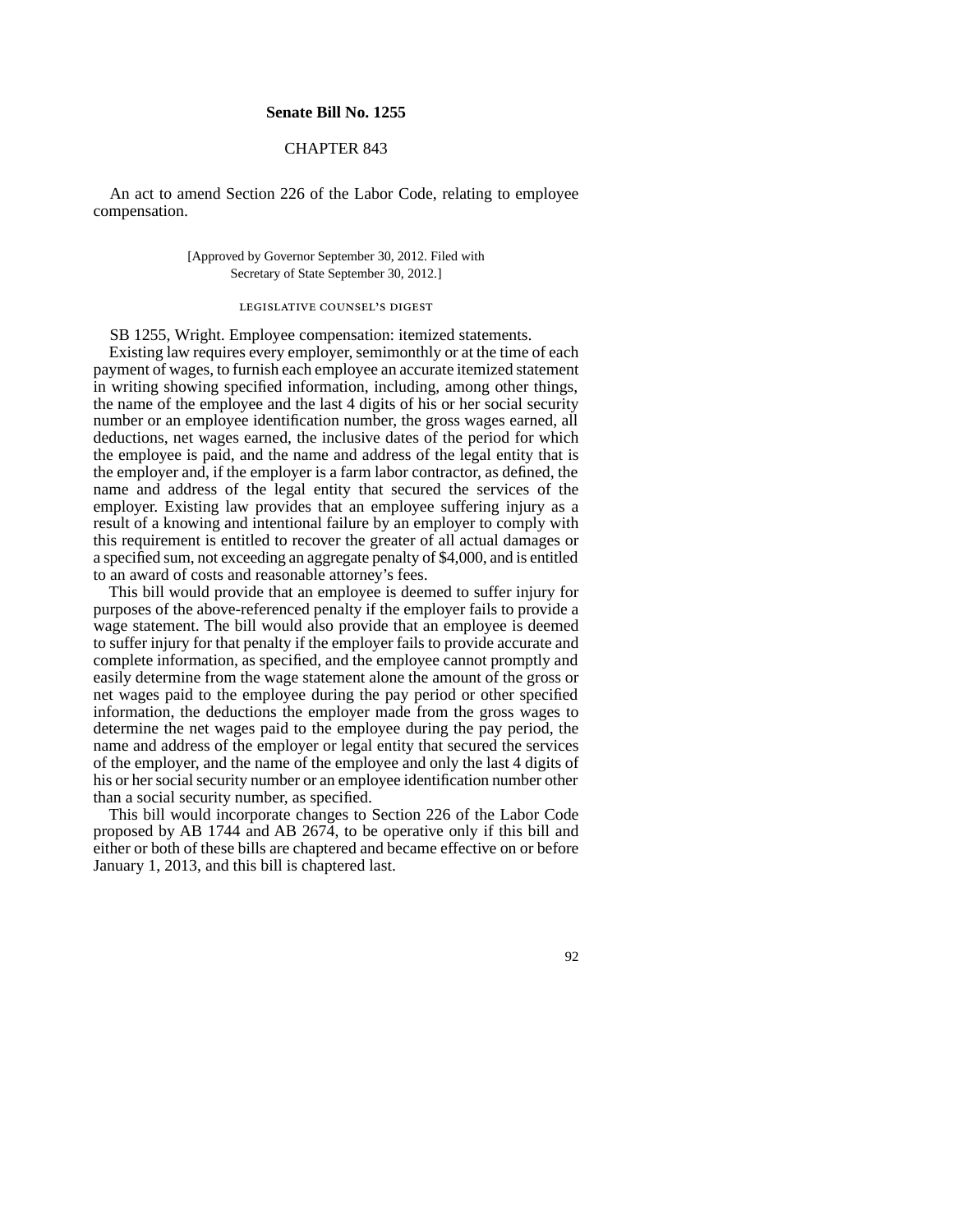### *The people of the State of California do enact as follows:*

SECTION 1. Section 226 of the Labor Code is amended to read:

226. (a) Every employer shall, semimonthly or at the time of each payment of wages, furnish each of his or her employees, either as a detachable part of the check, draft, or voucher paying the employee's wages, or separately when wages are paid by personal check or cash, an accurate itemized statement in writing showing (1) gross wages earned, (2) total hours worked by the employee, except for any employee whose compensation is solely based on a salary and who is exempt from payment of overtime under subdivision (a) of Section 515 or any applicable order of the Industrial Welfare Commission, (3) the number of piece-rate units earned and any applicable piece rate if the employee is paid on a piece-rate basis, (4) all deductions, provided that all deductions made on written orders of the employee may be aggregated and shown as one item, (5) net wages earned, (6) the inclusive dates of the period for which the employee is paid, (7) the name of the employee and only the last four digits of his or her social security number or an employee identification number other than a social security number, (8) the name and address of the legal entity that is the employer and, if the employer is a farm labor contractor, as defined in subdivision (b) of Section 1682, the name and address of the legal entity that secured the services of the employer, and (9) all applicable hourly rates in effect during the pay period and the corresponding number of hours worked at each hourly rate by the employee. The deductions made from payment of wages shall be recorded in ink or other indelible form, properly dated, showing the month, day, and year, and a copy of the statement and the record of the deductions shall be kept on file by the employer for at least three years at the place of employment or at a central location within the State of California.

(b) An employer that is required by this code or any regulation adopted pursuant to this code to keep the information required by subdivision (a) shall afford current and former employees the right to inspect or copy records pertaining to their employment, upon reasonable request to the employer. The employer may take reasonable steps to ensure the identity of a current or former employee. If the employer provides copies of the records, the actual cost of reproduction may be charged to the current or former employee.

(c) An employer who receives a written or oral request to inspect or copy records pursuant to subdivision (b) pertaining to a current or former employee shall comply with the request as soon as practicable, but no later than 21 calendar days from the date of the request. A violation of this subdivision is an infraction. Impossibility of performance, not caused by or a result of a violation of law, shall be an affirmative defense for an employer in any action alleging a violation of this subdivision. An employer may designate the person to whom a request under this subdivision will be made.

(d) This section does not apply to any employer of any person employed by the owner or occupant of a residential dwelling whose duties are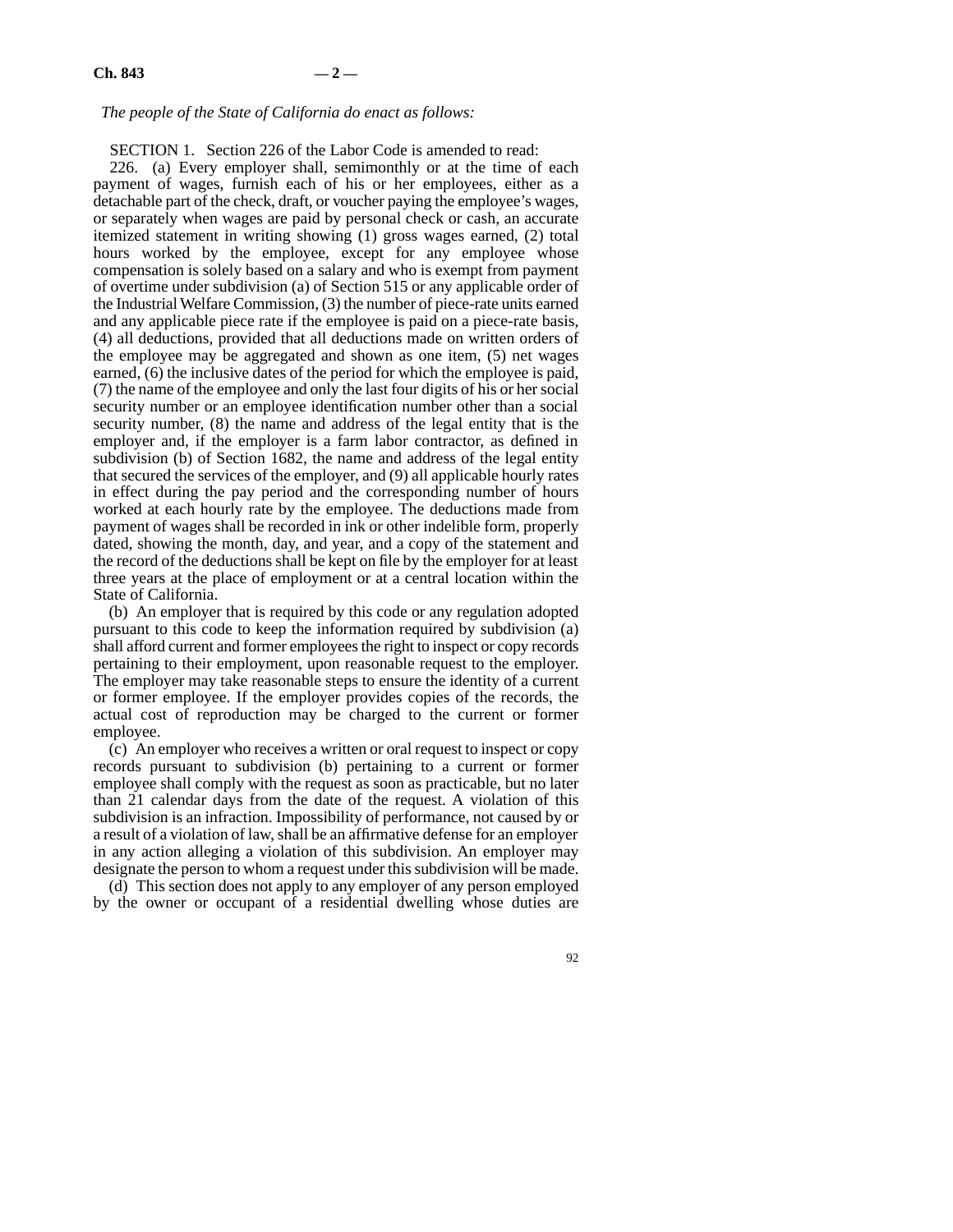incidental to the ownership, maintenance, or use of the dwelling, including the care and supervision of children, or whose duties are personal and not in the course of the trade, business, profession, or occupation of the owner or occupant.

(e) (1) An employee suffering injury as a result of a knowing and intentional failure by an employer to comply with subdivision (a) is entitled to recover the greater of all actual damages or fifty dollars (\$50) for the initial pay period in which a violation occurs and one hundred dollars (\$100) per employee for each violation in a subsequent pay period, not to exceed an aggregate penalty of four thousand dollars (\$4,000), and is entitled to an award of costs and reasonable attorney's fees.

(2) (A) An employee is deemed to suffer injury for purposes of this subdivision if the employer fails to provide a wage statement.

(B) An employee is deemed to suffer injury for purposes of this subdivision if the employer fails to provide accurate and complete information as required by any one or more of items (1) to (9), inclusive, of subdivision (a) and the employee cannot promptly and easily determine from the wage statement alone one or more of the following:

(i) The amount of the gross wages or net wages paid to the employee during the pay period or any of the other information required to be provided on the itemized wage statement pursuant to items (2) to (4), inclusive, (6), and (9) of subdivision (a).

(ii) Which deductions the employer made from gross wages to determine the net wages paid to the employee during the pay period. Nothing in this subdivision alters the ability of the employer to aggregate deductions consistent with the requirements of item (4) of subdivision (a).

(iii) The name and address of the employer and, if the employer is a farm labor contractor, as defined in subdivision (b) of Section 1682, the name and address of the legal entity that secured the services of the employer during the pay period.

(iv) The name of the employee and only the last four digits of his or her social security number or an employee identification number other than a social security number.

(C) For purposes of this paragraph, "promptly and easily determine" means a reasonable person would be able to readily ascertain the information without reference to other documents or information.

(3) For purposes of this subdivision, a "knowing and intentional failure" does not include an isolated and unintentional payroll error due to a clerical or inadvertent mistake. In reviewing for compliance with this section, the factfinder may consider as a relevant factor whether the employer, prior to an alleged violation, has adopted and is in compliance with a set of policies, procedures, and practices that fully comply with this section.

(f) A failure by an employer to permit a current or former employee to inspect or copy records within the time set forth in subdivision (c) entitles the current or former employee or the Labor Commissioner to recover a seven-hundred-fifty-dollar (\$750) penalty from the employer.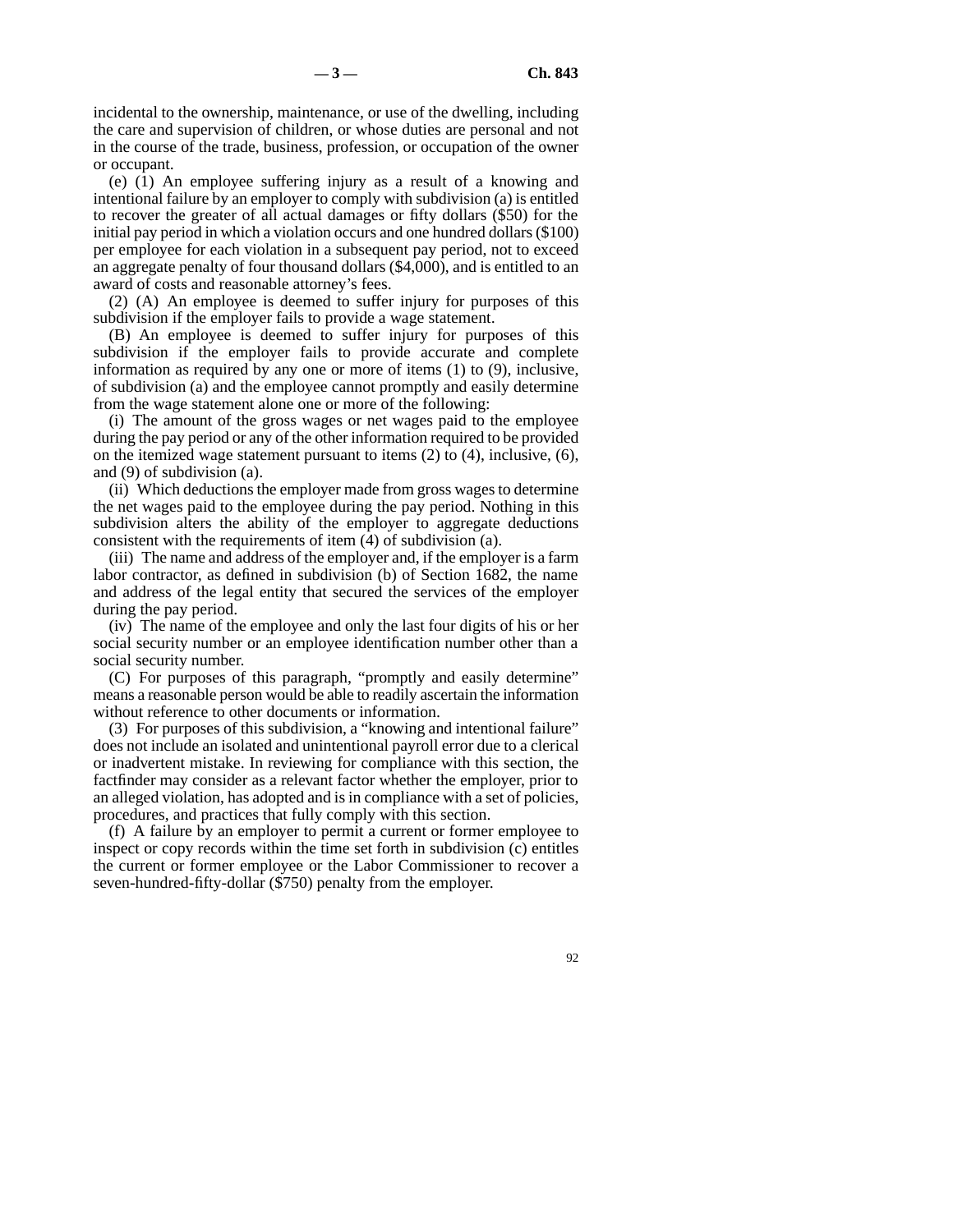(g) The listing by an employer of the name and address of the legal entity that secured the services of the employer in the itemized statement required by subdivision (a) shall not create any liability on the part of that legal entity.

(h) An employee may also bring an action for injunctive relief to ensure compliance with this section, and is entitled to an award of costs and reasonable attorney's fees.

(i) This section does not apply to the state, to any city, county, city and county, district, or to any other governmental entity, except that if the state or a city, county, city and county, district, or other governmental entity furnishes its employees with a check, draft, or voucher paying the employee's wages, the state or a city, county, city and county, district, or other governmental entity shall use no more than the last four digits of the employee's social security number or shall use an employee identification number other than the social security number on the itemized statement provided with the check, draft, or voucher.

SEC. 1.3. Section 226 of the Labor Code is amended to read:

226. (a) Every employer shall, semimonthly or at the time of each payment of wages, furnish each of his or her employees, either as a detachable part of the check, draft, or voucher paying the employee's wages, or separately when wages are paid by personal check or cash, an accurate itemized statement in writing showing (1) gross wages earned, (2) total hours worked by the employee, except for any employee whose compensation is solely based on a salary and who is exempt from payment of overtime under subdivision (a) of Section 515 or any applicable order of the Industrial Welfare Commission, (3) the number of piece-rate units earned and any applicable piece rate if the employee is paid on a piece-rate basis, (4) all deductions, provided that all deductions made on written orders of the employee may be aggregated and shown as one item, (5) net wages earned, (6) the inclusive dates of the period for which the employee is paid, (7) the name of the employee and the last four digits of his or her social security number or an employee identification number other than a social security number, (8) the name and address of the legal entity that is the employer and, if the employer is a farm labor contractor, as defined in subdivision (b) of Section 1682, the name and address of the legal entity that secured the services of the employer, and (9) all applicable hourly rates in effect during the pay period and the corresponding number of hours worked at each hourly rate by the employee and, beginning July 1, 2013, if the employer is a temporary services employer as defined in Section 201.3, the rate of pay for each temporary services assignment and the total hours worked for each legal entity. The deductions made from payment of wages shall be recorded in ink or other indelible form, properly dated, showing the month, day, and year, and a copy of the statement and the record of the deductions shall be kept on file by the employer for at least three years at the place of employment or at a central location within the State of California.

(b) An employer that is required by this code or any regulation adopted pursuant to this code to keep the information required by subdivision (a)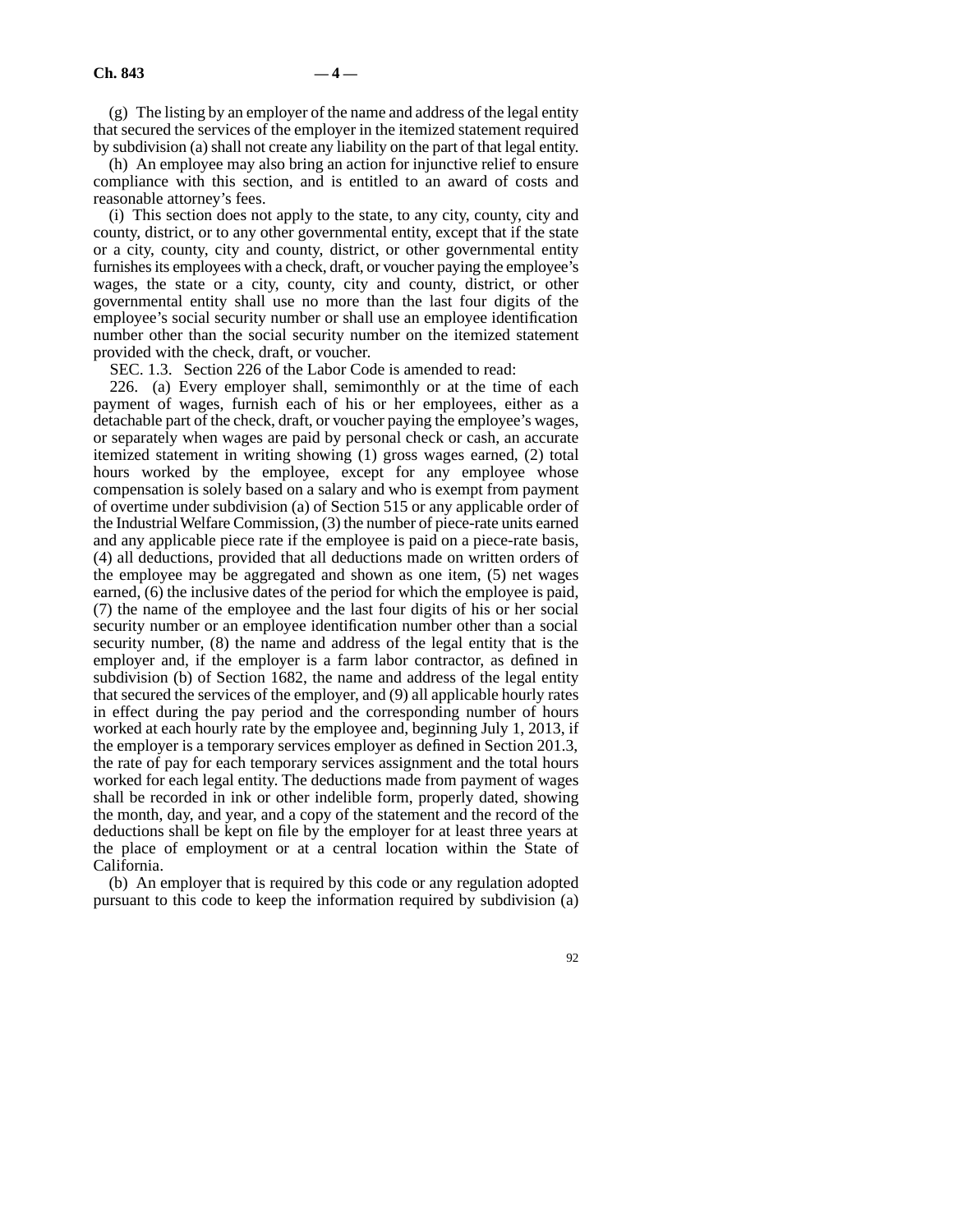shall afford current and former employees the right to inspect or copy records pertaining to their employment, upon reasonable request to the employer. The employer may take reasonable steps to ensure the identity of a current or former employee. If the employer provides copies of the records, the actual cost of reproduction may be charged to the current or former employee.

(c) An employer who receives a written or oral request to inspect or copy records pursuant to subdivision (b) pertaining to a current or former employee shall comply with the request as soon as practicable, but no later than 21 calendar days from the date of the request. A violation of this subdivision is an infraction. Impossibility of performance, not caused by or a result of a violation of law, shall be an affirmative defense for an employer in any action alleging a violation of this subdivision. An employer may designate the person to whom a request under this subdivision will be made.

(d) This section does not apply to any employer of any person employed by the owner or occupant of a residential dwelling whose duties are incidental to the ownership, maintenance, or use of the dwelling, including the care and supervision of children, or whose duties are personal and not in the course of the trade, business, profession, or occupation of the owner or occupant.

(e) (1) An employee suffering injury as a result of a knowing and intentional failure by an employer to comply with subdivision (a) is entitled to recover the greater of all actual damages or fifty dollars (\$50) for the initial pay period in which a violation occurs and one hundred dollars (\$100) per employee for each violation in a subsequent pay period, not to exceed an aggregate penalty of four thousand dollars (\$4,000), and is entitled to an award of costs and reasonable attorney's fees.

(2) (A) An employee is deemed to suffer injury for purposes of this subdivision if the employer fails to provide a wage statement.

(B) An employee is deemed to suffer injury for purposes of this subdivision if the employer fails to provide accurate and complete information as required by any one or more of items (1) to (9), inclusive, of subdivision (a) and the employee cannot promptly and easily determine from the wage statement alone one or more of the following:

(i) The amount of the gross wages or net wages paid to the employee during the pay period or any of the other information required to be provided on the itemized wage statement pursuant to items (2) to (4), inclusive, (6), and (9) of subdivision (a).

(ii) Which deductions the employer made from gross wages to determine the net wages paid to the employee during the pay period. Nothing in this subdivision alters the ability of the employer to aggregate deductions consistent with the requirements of item  $(4)$  of subdivision (a).

(iii) The name and address of the employer and, if the employer is a farm labor contractor, as defined in subdivision (b) of Section 1682, the name and address of the legal entity that secured the services of the employer during the pay period.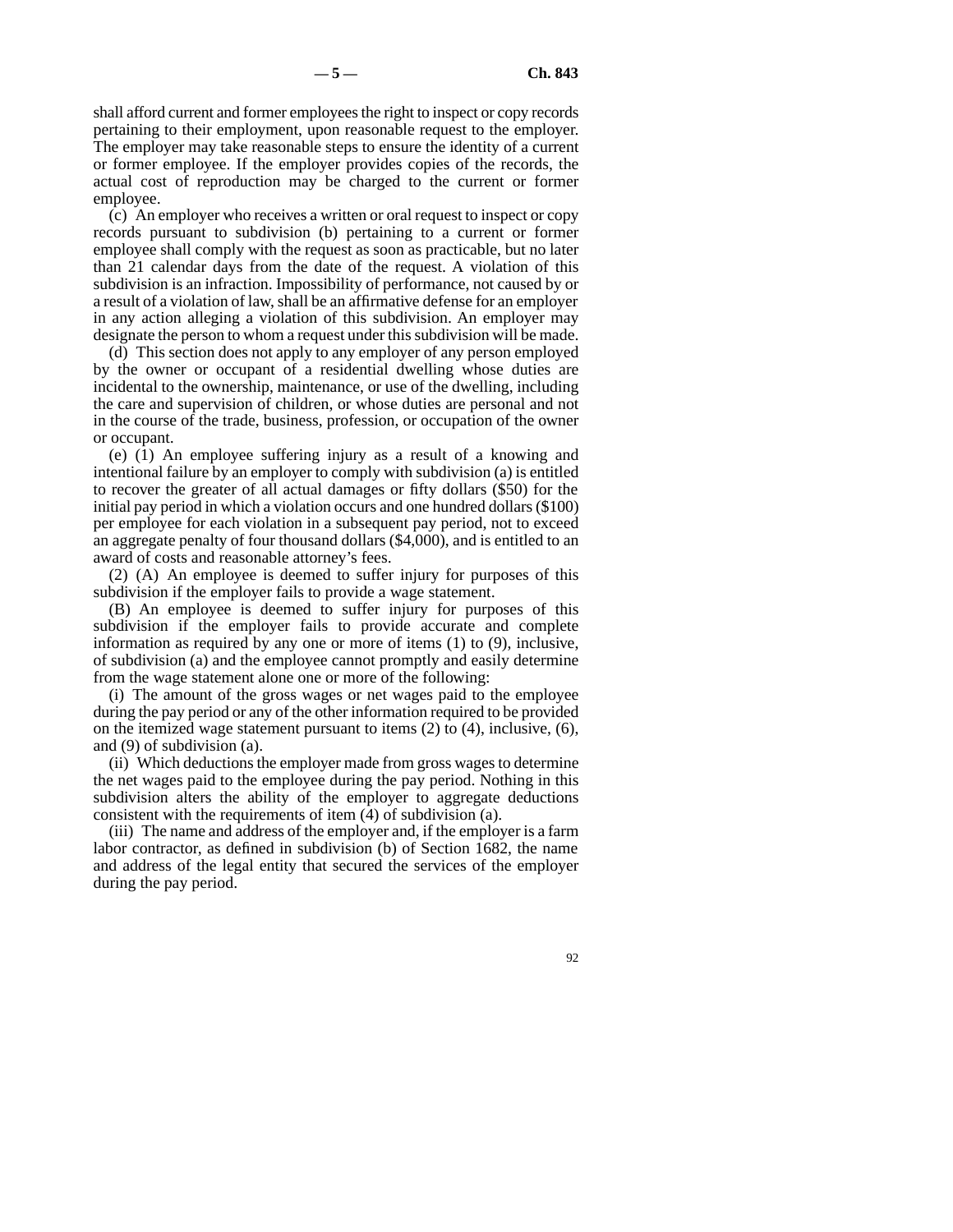(iv) The name of the employee and only the last four digits of his or her social security number or an employee identification number other than a social security number.

(C) For purposes of this paragraph, "promptly and easily determine" means a reasonable person would be able to readily ascertain the information without reference to other documents or information.

(3) For purposes of this subdivision, a "knowing and intentional failure" does not include an isolated and unintentional payroll error due to a clerical or inadvertent mistake. In reviewing for compliance with this section, the factfinder may consider as a relevant factor whether the employer, prior to an alleged violation, has adopted and is in compliance with a set of policies, procedures, and practices that fully comply with this section.

(f) A failure by an employer to permit a current or former employee to inspect or copy records within the time set forth in subdivision (c) entitles the current or former employee or the Labor Commissioner to recover a seven-hundred-fifty-dollar (\$750) penalty from the employer.

(g) The listing by an employer of the name and address of the legal entity that secured the services of the employer in the itemized statement required by subdivision (a) shall not create any liability on the part of that legal entity.

(h) An employee may also bring an action for injunctive relief to ensure compliance with this section, and is entitled to an award of costs and reasonable attorney's fees.

(i) This section does not apply to the state, to any city, county, city and county, district, or to any other governmental entity, except that if the state or a city, county, city and county, district, or other governmental entity furnishes its employees with a check, draft, or voucher paying the employee's wages, the state or a city, county, city and county, district, or other governmental entity shall use no more than the last four digits of the employee's social security number or shall use an employee identification number other than the social security number on the itemized statement provided with the check, draft, or voucher.

SEC. 1.5. Section 226 of the Labor Code is amended to read:

226. (a) Every employer shall, semimonthly or at the time of each payment of wages, furnish each of his or her employees, either as a detachable part of the check, draft, or voucher paying the employee's wages, or separately when wages are paid by personal check or cash, an accurate itemized statement in writing showing (1) gross wages earned, (2) total hours worked by the employee, except for any employee whose compensation is solely based on a salary and who is exempt from payment of overtime under subdivision (a) of Section 515 or any applicable order of the Industrial Welfare Commission, (3) the number of piece-rate units earned and any applicable piece rate if the employee is paid on a piece-rate basis, (4) all deductions, provided that all deductions made on written orders of the employee may be aggregated and shown as one item, (5) net wages earned, (6) the inclusive dates of the period for which the employee is paid, (7) the name of the employee and the last four digits of his or her social security number or an employee identification number other than a social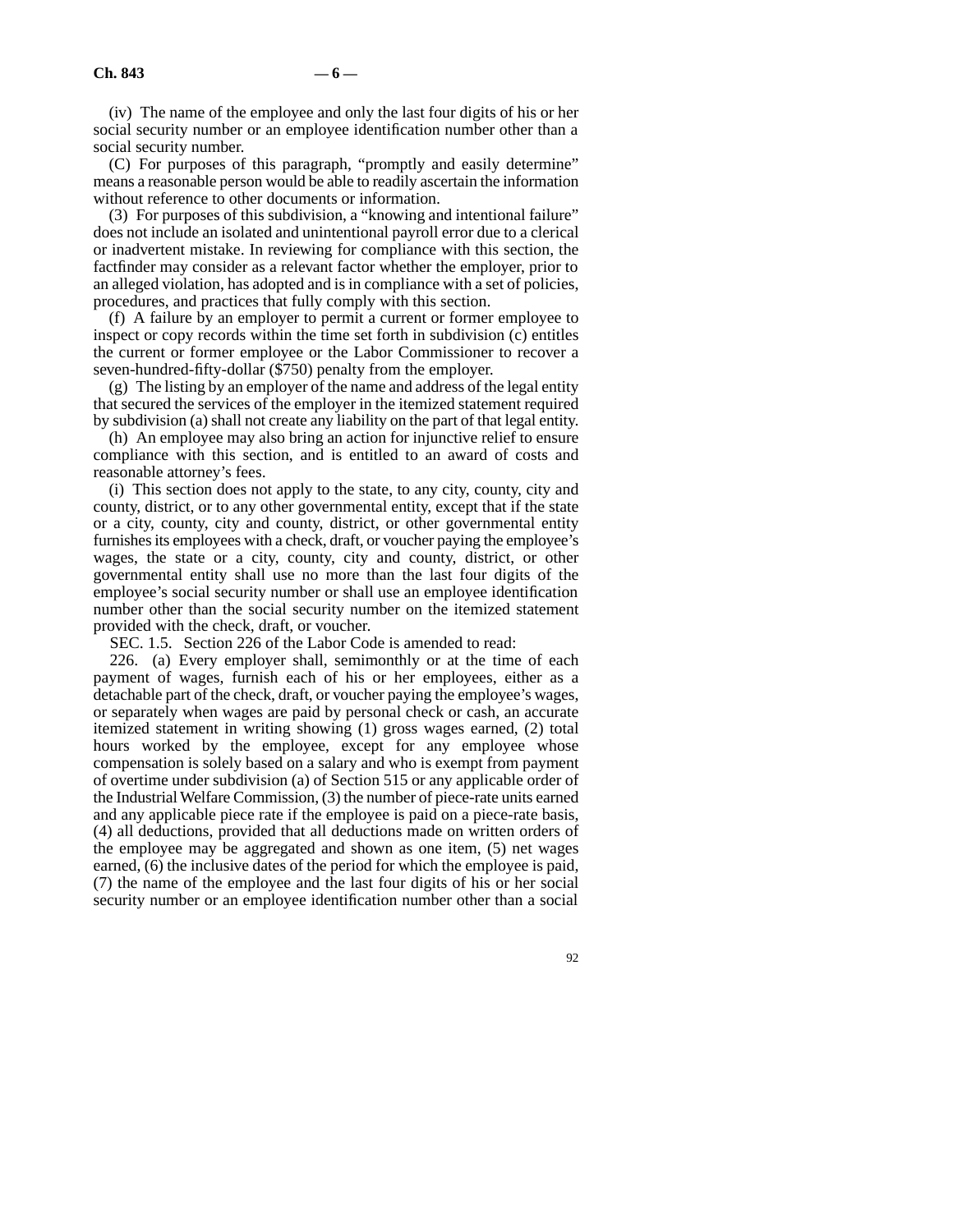security number, (8) the name and address of the legal entity that is the employer and, if the employer is a farm labor contractor, as defined in subdivision (b) of Section 1682, the name and address of the legal entity that secured the services of the employer, and (9) all applicable hourly rates in effect during the pay period and the corresponding number of hours worked at each hourly rate by the employee. The deductions made from payment of wages shall be recorded in ink or other indelible form, properly dated, showing the month, day, and year, and a copy of the statement and the record of the deductions shall be kept on file by the employer for at least three years at the place of employment or at a central location within the State of California. For purposes of this subdivision, "copy" includes a duplicate of the itemized statement provided to an employee or a computer-generated record that accurately shows all of the information required by this subdivision.

(b) An employer that is required by this code or any regulation adopted pursuant to this code to keep the information required by subdivision (a) shall afford current and former employees the right to inspect or copy records pertaining to their employment, upon reasonable request to the employer. The employer may take reasonable steps to ensure the identity of a current or former employee. If the employer provides copies of the records, the actual cost of reproduction may be charged to the current or former employee.

(c) An employer who receives a written or oral request to inspect or copy records pursuant to subdivision (b) pertaining to a current or former employee shall comply with the request as soon as practicable, but no later than 21 calendar days from the date of the request. A violation of this subdivision is an infraction. Impossibility of performance, not caused by or a result of a violation of law, shall be an affirmative defense for an employer in any action alleging a violation of this subdivision. An employer may designate the person to whom a request under this subdivision will be made.

(d) This section does not apply to any employer of any person employed by the owner or occupant of a residential dwelling whose duties are incidental to the ownership, maintenance, or use of the dwelling, including the care and supervision of children, or whose duties are personal and not in the course of the trade, business, profession, or occupation of the owner or occupant.

(e) (1) An employee suffering injury as a result of a knowing and intentional failure by an employer to comply with subdivision (a) is entitled to recover the greater of all actual damages or fifty dollars (\$50) for the initial pay period in which a violation occurs and one hundred dollars (\$100) per employee for each violation in a subsequent pay period, not to exceed an aggregate penalty of four thousand dollars (\$4,000), and is entitled to an award of costs and reasonable attorney's fees.

(2) (A) An employee is deemed to suffer injury for purposes of this subdivision if the employer fails to provide a wage statement.

(B) An employee is deemed to suffer injury for purposes of this subdivision if the employer fails to provide accurate and complete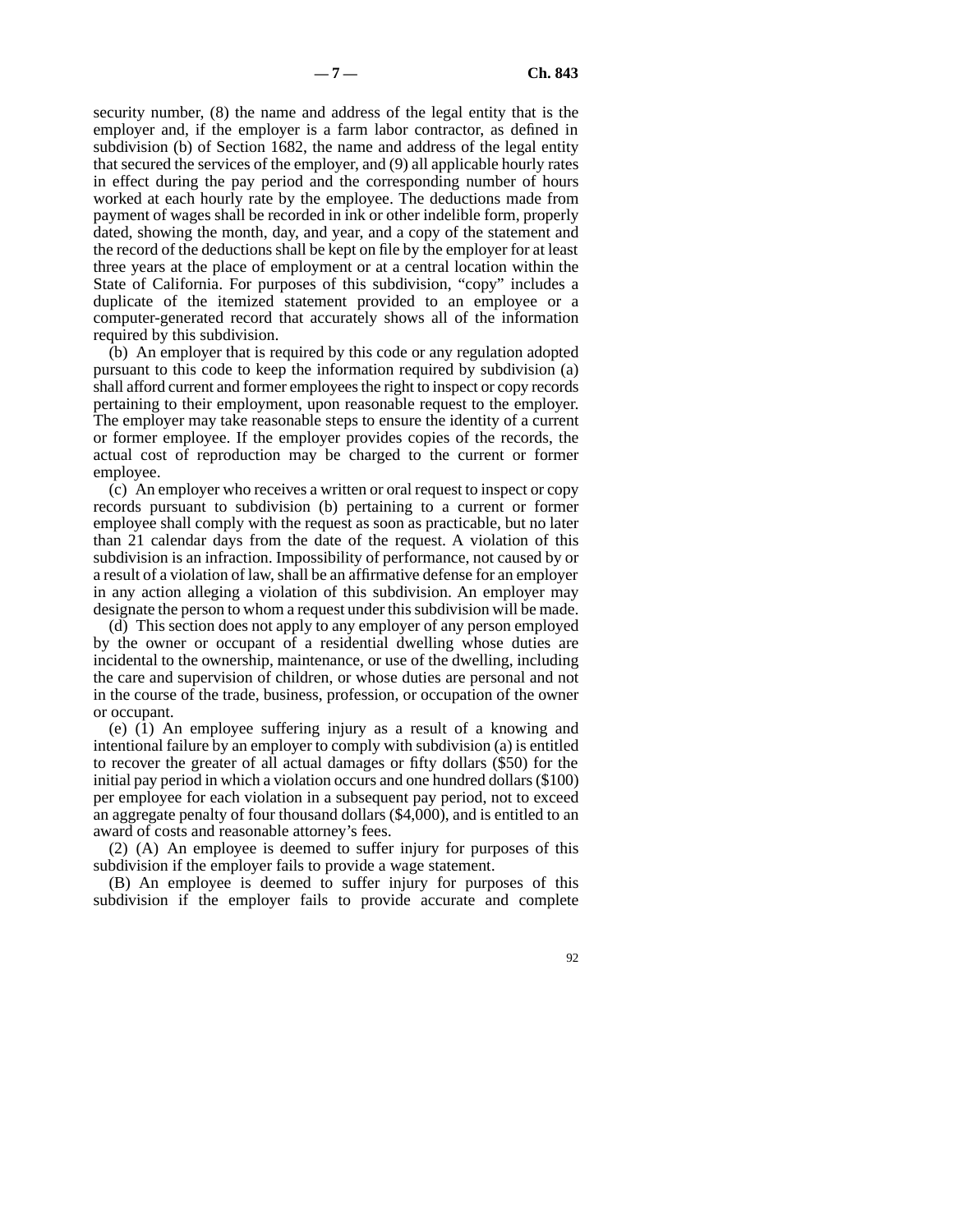information as required by any one or more of items (1) to (9), inclusive, of subdivision (a) and the employee cannot promptly and easily determine from the wage statement alone one or more of the following:

(i) The amount of the gross wages or net wages paid to the employee during the pay period or any of the other information required to be provided on the itemized wage statement pursuant to items (2) to (4), inclusive, (6), and (9) of subdivision (a).

(ii) Which deductions the employer made from gross wages to determine the net wages paid to the employee during the pay period. Nothing in this subdivision alters the ability of the employer to aggregate deductions consistent with the requirements of item (4) of subdivision (a).

(iii) The name and address of the employer and, if the employer is a farm labor contractor, as defined in subdivision (b) of Section 1682, the name and address of the legal entity that secured the services of the employer during the pay period.

(iv) The name of the employee and only the last four digits of his or her social security number or an employee identification number other than a social security number.

(C) For purposes of this paragraph, "promptly and easily determine" means a reasonable person would be able to readily ascertain the information without reference to other documents or information.

(3) For purposes of this subdivision, a "knowing and intentional failure" does not include an isolated and unintentional payroll error due to a clerical or inadvertent mistake. In reviewing for compliance with this section, the factfinder may consider as a relevant factor whether the employer, prior to an alleged violation, has adopted and is in compliance with a set of policies, procedures, and practices that fully comply with this section.

(f) A failure by an employer to permit a current or former employee to inspect or copy records within the time set forth in subdivision (c) entitles the current or former employee or the Labor Commissioner to recover a seven-hundred-fifty-dollar (\$750) penalty from the employer.

(g) The listing by an employer of the name and address of the legal entity that secured the services of the employer in the itemized statement required by subdivision (a) shall not create any liability on the part of that legal entity.

(h) An employee may also bring an action for injunctive relief to ensure compliance with this section, and is entitled to an award of costs and reasonable attorney's fees.

(i) This section does not apply to the state, to any city, county, city and county, district, or to any other governmental entity, except that if the state or a city, county, city and county, district, or other governmental entity furnishes its employees with a check, draft, or voucher paying the employee's wages, the state or a city, county, city and county, district, or other governmental entity shall use no more than the last four digits of the employee's social security number or shall use an employee identification number other than the social security number on the itemized statement provided with the check, draft, or voucher.

SEC. 1.7. Section 226 of the Labor Code is amended to read: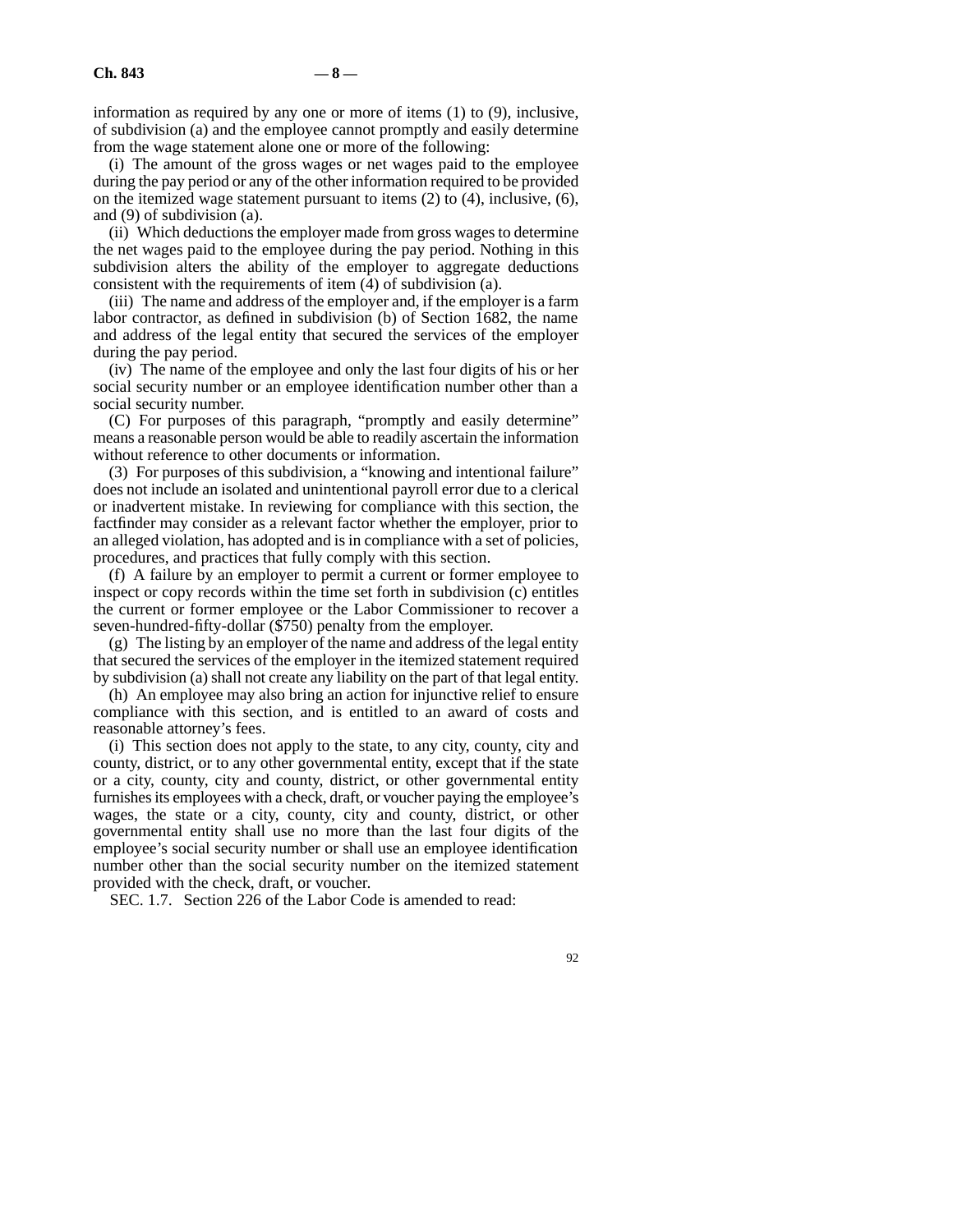226. (a) Every employer shall, semimonthly or at the time of each payment of wages, furnish each of his or her employees, either as a detachable part of the check, draft, or voucher paying the employee's wages, or separately when wages are paid by personal check or cash, an accurate itemized statement in writing showing (1) gross wages earned, (2) total hours worked by the employee, except for any employee whose compensation is solely based on a salary and who is exempt from payment of overtime under subdivision (a) of Section 515 or any applicable order of the Industrial Welfare Commission, (3) the number of piece-rate units earned and any applicable piece rate if the employee is paid on a piece-rate basis, (4) all deductions, provided that all deductions made on written orders of the employee may be aggregated and shown as one item, (5) net wages earned, (6) the inclusive dates of the period for which the employee is paid, (7) the name of the employee and the last four digits of his or her social security number or an employee identification number other than a social security number, (8) the name and address of the legal entity that is the employer and, if the employer is a farm labor contractor, as defined in subdivision (b) of Section 1682, the name and address of the legal entity that secured the services of the employer, and (9) all applicable hourly rates in effect during the pay period and the corresponding number of hours worked at each hourly rate by the employee and, beginning July 1, 2013, if the employer is a temporary services employer as defined in Section 201.3, the rate of pay for each temporary services assignment and the total hours worked for each legal entity. The deductions made from payment of wages shall be recorded in ink or other indelible form, properly dated, showing the month, day, and year, and a copy of the statement and the record of the deductions shall be kept on file by the employer for at least three years at the place of employment or at a central location within the State of California. For purposes of this subdivision, "copy" includes a duplicate of the itemized statement provided to an employee or a computer-generated record that accurately shows all of the information required by this subdivision.

(b) An employer that is required by this code or any regulation adopted pursuant to this code to keep the information required by subdivision (a) shall afford current and former employees the right to inspect or copy records pertaining to their employment, upon reasonable request to the employer. The employer may take reasonable steps to ensure the identity of a current or former employee. If the employer provides copies of the records, the actual cost of reproduction may be charged to the current or former employee.

(c) An employer who receives a written or oral request to inspect or copy records pursuant to subdivision (b) pertaining to a current or former employee shall comply with the request as soon as practicable, but no later than 21 calendar days from the date of the request. A violation of this subdivision is an infraction. Impossibility of performance, not caused by or a result of a violation of law, shall be an affirmative defense for an employer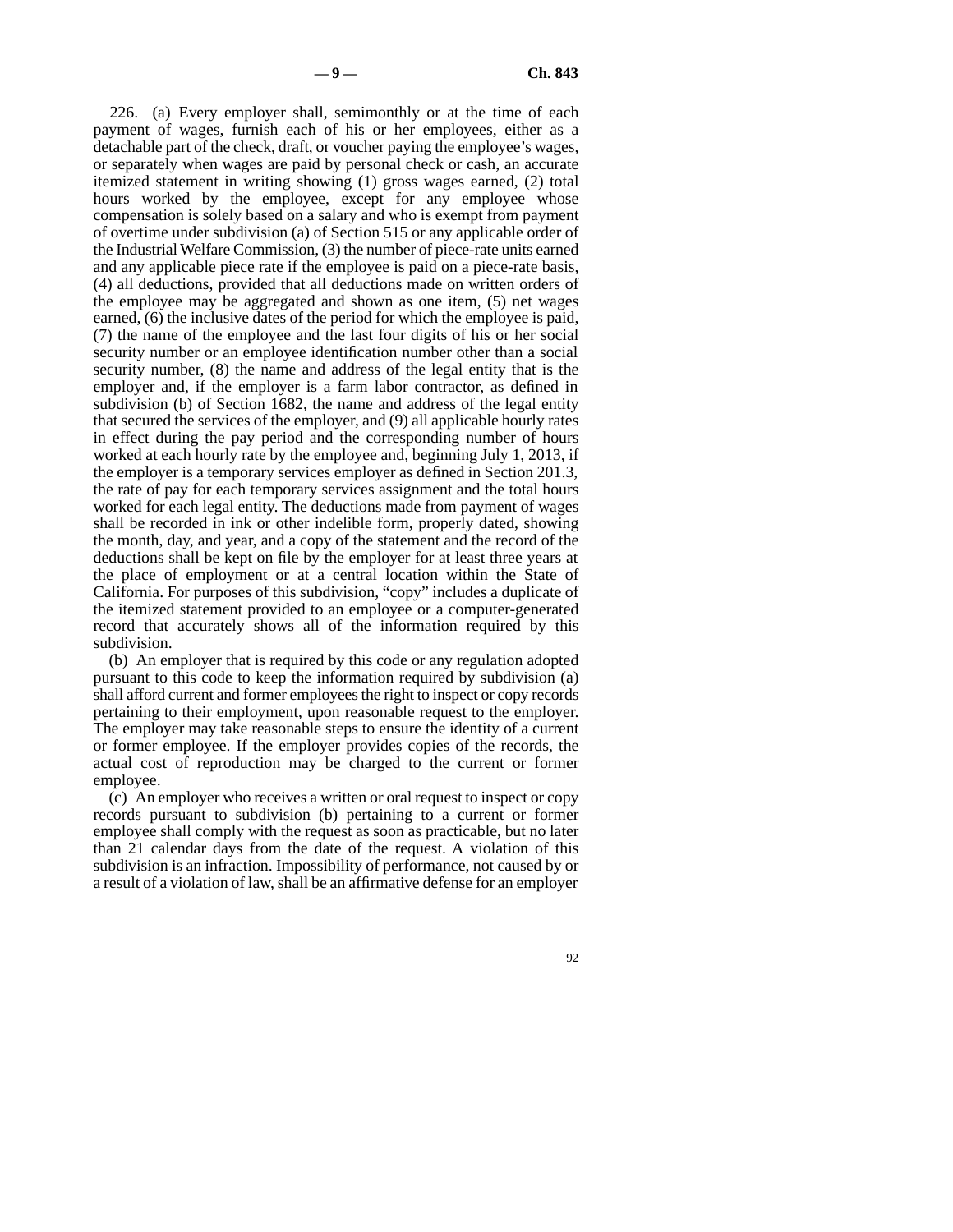in any action alleging a violation of this subdivision. An employer may designate the person to whom a request under this subdivision will be made.

(d) This section does not apply to any employer of any person employed by the owner or occupant of a residential dwelling whose duties are incidental to the ownership, maintenance, or use of the dwelling, including the care and supervision of children, or whose duties are personal and not in the course of the trade, business, profession, or occupation of the owner or occupant.

(e) (1) An employee suffering injury as a result of a knowing and intentional failure by an employer to comply with subdivision (a) is entitled to recover the greater of all actual damages or fifty dollars (\$50) for the initial pay period in which a violation occurs and one hundred dollars (\$100) per employee for each violation in a subsequent pay period, not to exceed an aggregate penalty of four thousand dollars (\$4,000), and is entitled to an award of costs and reasonable attorney's fees.

(2) (A) An employee is deemed to suffer injury for purposes of this subdivision if the employer fails to provide a wage statement.

(B) An employee is deemed to suffer injury for purposes of this subdivision if the employer fails to provide accurate and complete information as required by any one or more of items (1) to (9), inclusive, of subdivision (a) and the employee cannot promptly and easily determine from the wage statement alone one or more of the following:

(i) The amount of the gross wages or net wages paid to the employee during the pay period or any of the other information required to be provided on the itemized wage statement pursuant to items  $(2)$  to  $(4)$ , inclusive,  $(6)$ , and (9) of subdivision (a).

(ii) Which deductions the employer made from gross wages to determine the net wages paid to the employee during the pay period. Nothing in this subdivision alters the ability of the employer to aggregate deductions consistent with the requirements of item (4) of subdivision (a).

(iii) The name and address of the employer and, if the employer is a farm labor contractor, as defined in subdivision (b) of Section 1682, the name and address of the legal entity that secured the services of the employer during the pay period.

(iv) The name of the employee and only the last four digits of his or her social security number or an employee identification number other than a social security number.

(C) For purposes of this paragraph, "promptly and easily determine" means a reasonable person would be able to readily ascertain the information without reference to other documents or information.

(3) For purposes of this subdivision, a "knowing and intentional failure" does not include an isolated and unintentional payroll error due to a clerical or inadvertent mistake. In reviewing for compliance with this section, the factfinder may consider as a relevant factor whether the employer, prior to an alleged violation, has adopted and is in compliance with a set of policies, procedures, and practices that fully comply with this section.